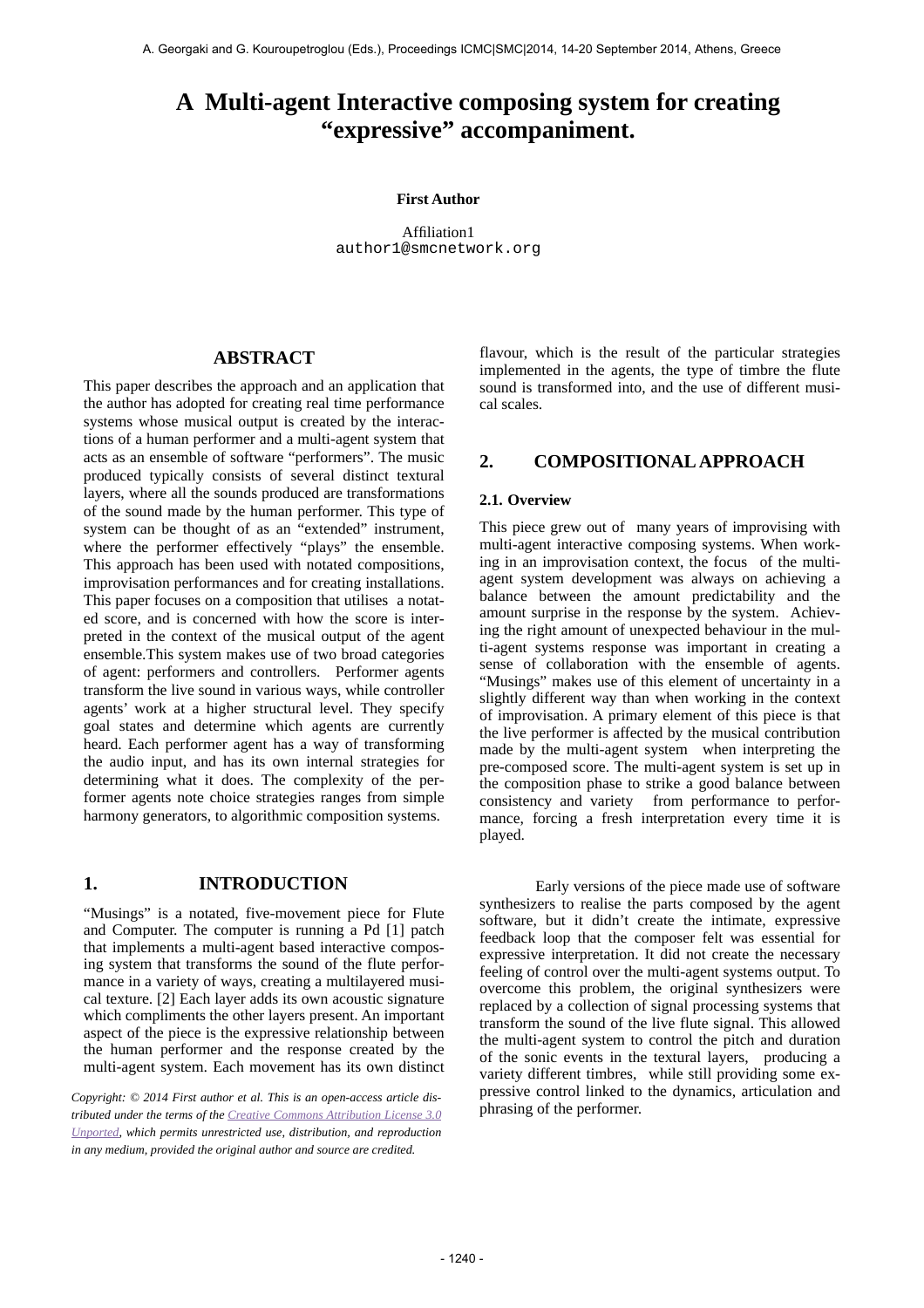#### **2.2. Extra-musical aspects**

The piece was inspired by an artificial reservoir that was created by flooding a coastal mangrove swamp in the 1970s. It forms an intersection between several different ecosystems. On the east side, there is still an area of mangrove, and an short estuary leading to the sea, the north side has high rise housing estates, and to the south and west there is a dense industrial estate containing a variety of businesses, including logistics hubs, small scale manufacturing and some oil and chemical processing. This combination results in an unusual intermingling of natural and man made acoustic phenomena. "Musings" is supposed to reflect this interaction between the sounds of nature and man made sounds, to some degree. The sound of the flute is represents the natural world, and the multi-agent system contributions mainly represent the man made sounds. (There are some agents that are suggestive of natural sounds.)

#### **2.3. Basic composition procedure**

The basic procedure adopted to create each movement of the piece is an iterative process:

- Create a draft of the solo flute part, based on manipulation of motivic melodic material. Each movement makes use of a distinctive rhythmic profile, and is based on a particular scale. The flute material deliberately adopts some idiomatic characteristics of commonly performed flute repertoire written in the early twentieth.
- Assemble the multi-agent interactive composing system. The composer has developed a collection of different agents that perform different roles. Appropriate agent designs are chosen to form an initial ensemble of agents. The choice of agents is a major compositional decision, and is explained further below.
- Use the playback of a recording of the flute part to approximately set the various parameters that control the agents behaviour.
- Practice performing the piece with a flute, making adjustments the various agent parameters.
- Iterate. Often the agents need to be modified or substituted. Sometimes entire new agent designs were developed. The flute score flute score always needed to be altered in the light of the musical context generated by the multi-agent system.

#### **2.4. Agent Design**

There are two broad categories of agent that make up the multi-agent interactive composing systems used in "Musings": performer agents and controller agents. Performer agents transform the input sound in various ways so as to create a new layer in the musical texture. Controller agents either determine which agents are heard by the audience, or specify goal states that determine the behaviour of the performer agents.

#### *2.4.1.Performer Agents*

Performer agents continually monitor to the live audio signal produced by the human performer. The instantaneous pitch and amplitude data, as well as cumulative statistical data, are used in the agents' decision making process to determine how an agent alters the live input signal.

 There are two broad categories of performer agents. The simplest agent apply common signal processing effects to the live signal. These effects include echo, chorus, flanging, spectral delay and ring modulation. Most of these processes produce timbres that are recognisably transformations of the live input signal. Some agents in this category use combinations of DSP processes to produce output that is suggestive of common natural sounds, such as birds, thunder and wind. As each agent makes use of an analysis of the live flute signal to alter the controls of these DSP effects, the musical output of the agent is directly affected by the input signal. Performer agents using this design are frequently used to shape the overall ambience the ensemble output.

 The other type of performer agents perform more of a textural/structural role. They take the live flute signal and transform it into new, distinct musical lines. Each agent is optimised to perform particular musical functions , and may drastically alter the flute input waveform, creating timbres that are not flute-like at all.

The signal processing techniques employed in this type of performer agent range from pitch shifters (implemented using granular synthesis) to synthesizers that implement the Karplus-Strong plucked string algorithm. Using these techniques , the live signal can be transformed into drones, parallel harmonies, melodic lines, ambience effects, and pointillistic clouds of sound. Also, as the resulting audio output is a transformation of the live input signal, the human performer maintains an element of control over the entire ensemble sound.

The basic operating principle of this type of agent is:

- Determine the current pitch of the live signal.
- Calculate the next pitch the agent will play, using some strategy specific to that agent.
- Calculate the interval between the input pitch and the calculated pitch.
- Transform the live signal so that it has the required pitch using the signal processing technique built into the agent.
- Calculate the length of the new note.
- Play the note for the required duration.

The structure of this type of agent is shown in figure 1.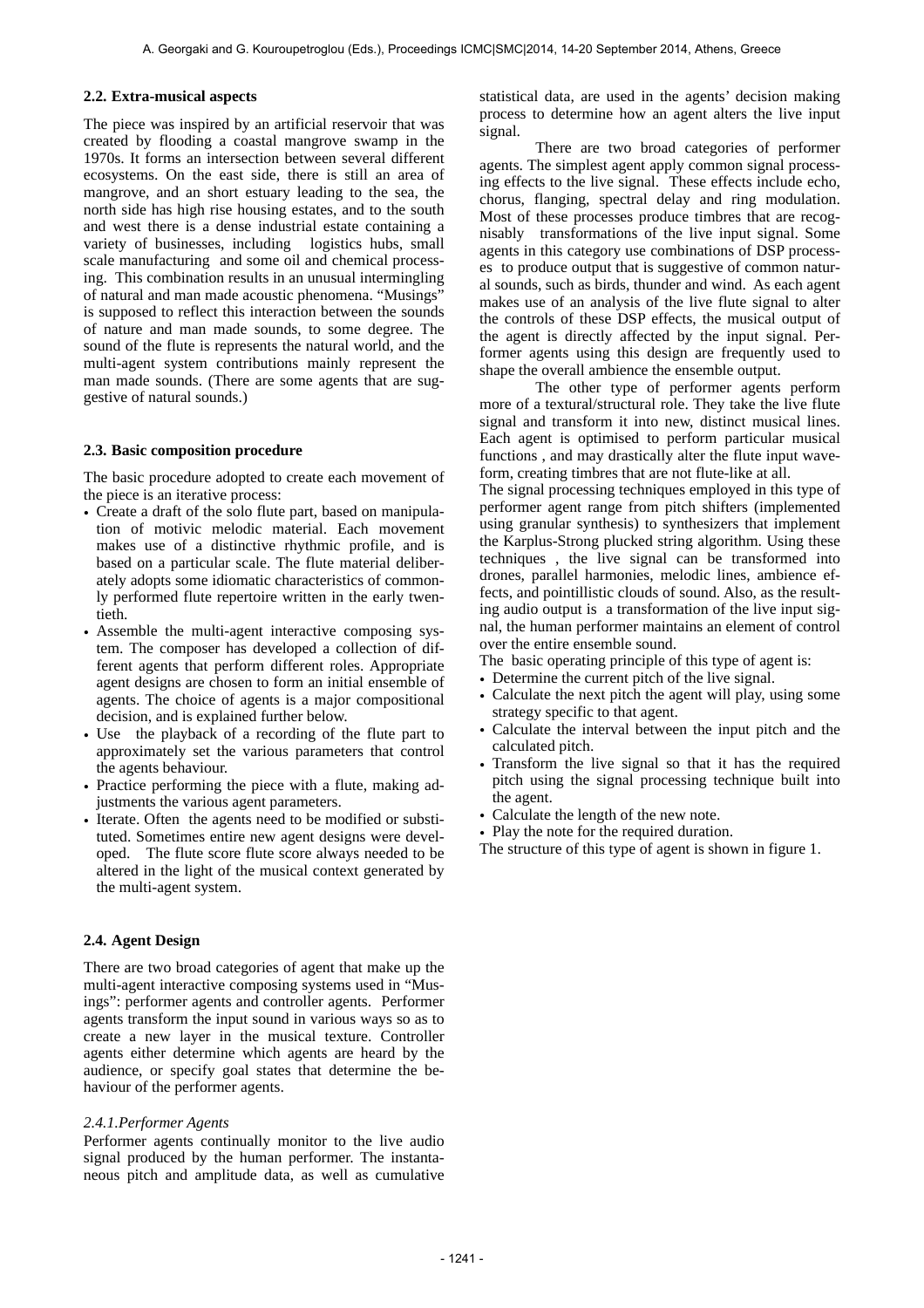

**Figure 1**. Structure of a performer agent.

There are a variety of algorithms employed in the various performer agents used in "Musings" that determine exactly how the agent will create the pitch and duration of the notes it plays. The algorithms implemented include stochastic algorithms, such as Gaussian random number generators[3], and tracking and evasion algorithms. Many agents are implemented using a design built around two blocks of memory (arrays) which store the outputs of the chosen compositional algorithms. One array contains data representing the note duration, and the other one contains data for the pitch. An algorithm that makes use of the contents of the duration array to derive an index to read data from the pitch array which is then transformed with with some simple mapping functions, determine an agents musical output.

An important aspect of the design of the performer agents is their ability to adjust themselves so as to exhibit specific musical behaviour. They achieve this by modifying their internal states ( the contents of the two arrays )so as to meet externally specified targets. The two targets used to control the musical output of agents in "Musings", are average pitch, and average duration. In order to enable an agent to readjust its internal state so as to meet any particular supplied target, a simple form of gradient descent learning is used. Each agent periodically calculates the current average values of the data stored in the pitch and duration arrays, and compares these to a target average pitch and a target average duration. This produces two error measurements: one for the pitch and one for the duration. The two error measurements can then be used to alter the contents of each array slightly, so as to reduce the error. Periodically repeating this process several times a second, eventually results in the agent to converging on the target behaviour.

### *2.4.2.Controller Agents*

The multi-agent systems in "Musings" also make use of two higher-level agents that affect the overall musical output. One agent supplies the target parameters that are used by the various agent performers to individually adjust their internal state (the pitch and duration targets). The other agent acts as a "mixing engineer", and determines which performer agents are heard by the audience. Both of these agents are implemented as finite state machines that use of an analysis of the live signal to determine their state, and thus shape the musical output. Finite State Machines are very simple to design, and are very efficient. They have been used for many years in creating simple Artificial Intelligence systems in computer games. The two controller agents in "Musings" can each be in one of eight different target states, and each state is chosen in the composition process to create a different musical effect.

 When creating a new composition with this system, for each movement, the composer needs to:

- Determine the eight different target states for each performer agent. These will be vectors consisting of target average pitches and average durations. Setting these states is an extremely important compositional decision, as these states collectively determine the behavioural extremes of the piece.
- Determine the eight different target states for controller agent that controls the mix. This sets the target volume levels for each agent and has a major impact on the resulting musical textural possibilities.
- Assign each state to a 3D coordinate. (These correspond to the different corners of a cube and will be used in the decision making process).
- In operation, these agents:
- Periodically derive three values between -1 and 1 from the live signal. This is done using a mapping function, fine tuned for each specific movement, that manipulates the pitch and duration data to produce these values. The three values are combined to form a 3D coordinate that is dependant on what the human performer has played. The exact mapping function is a significant compositional decision that needs to be made for each piece, and usually the result of an iterative trial and error process. The basic analysis data, that is fed into the mapping function, is obtained from the input signal is using a fiddle~ (or sometimes sigmund~) object. This data is accumulated for a particular time interval, and then some sort of statistical analysis is performed and then is periodically transformed by the mapping function. For example, the system could be set up to that for a particular time interval, the mean input pitch is determined, the duration of the last phrase is measured, and the melodic range of the flute part in the current time interval are scaled to become a value in the range -1 to 1, and then combined to produce the 3D coordinate.
- Calculate the Euclidian distance of this 3D coordinate from each of the vertices of the cube.
- Set the system to the state that has the smallest Euclidian distance from the 3D coordinate.